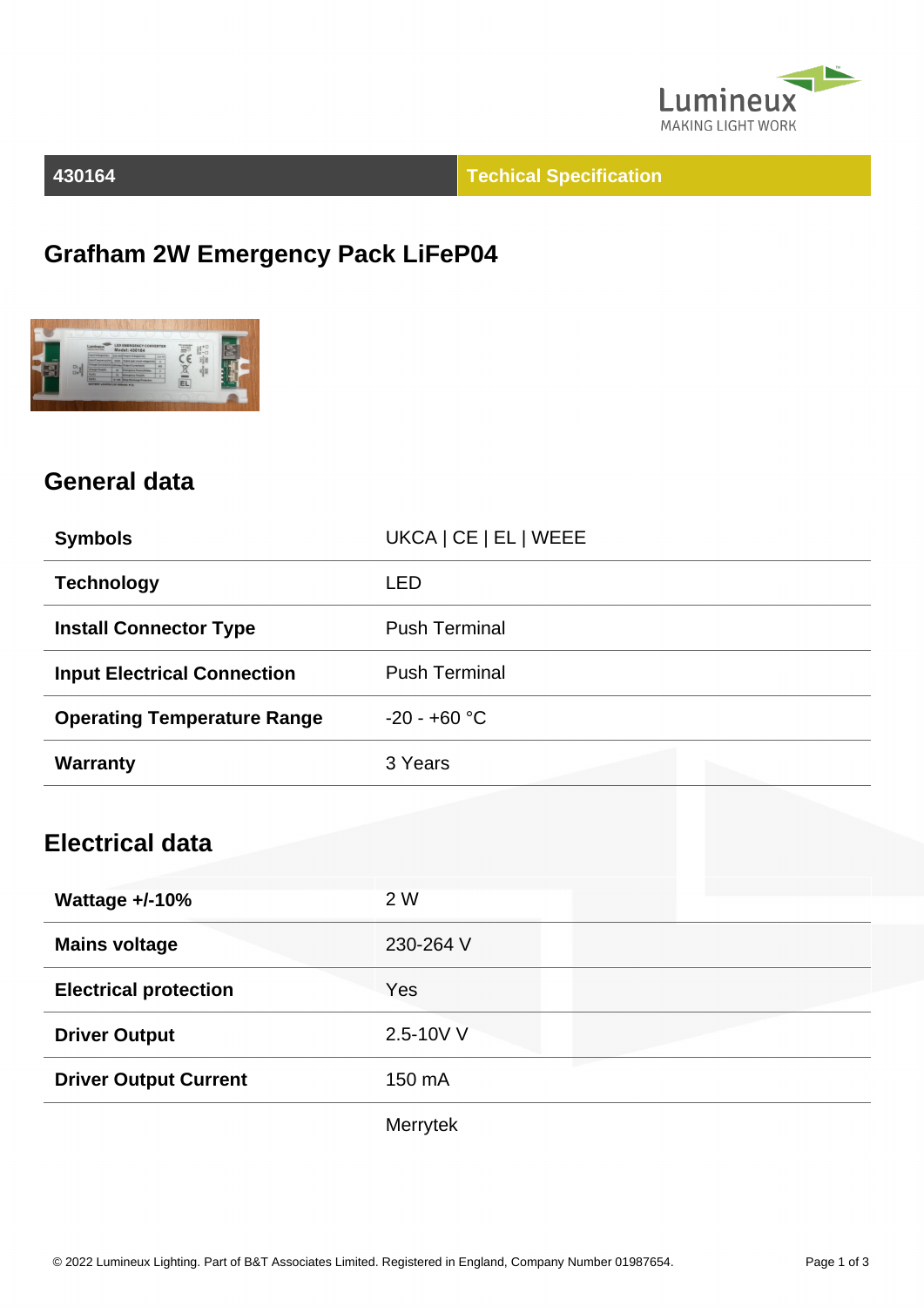| <b>Driver Brand</b>      |          |
|--------------------------|----------|
| <b>Inrush Current</b>    | 10 A     |
| <b>Nominal Frequency</b> | 50/60 Hz |

### **Emergency data**

| <b>Battery Type</b>       | LiFeP04 |
|---------------------------|---------|
| <b>Battery Capacity</b>   | 3600    |
| <b>Battery Warranty</b>   |         |
| <b>Recharge Time</b>      | 24H     |
| <b>Emergency Duration</b> | 3H      |

# **Physical Data**

| <b>Housing Colour</b>         | White             |
|-------------------------------|-------------------|
| <b>Body Material</b>          | <b>ABS</b>        |
| <b>Driver Housing</b>         | White             |
| <b>IP Rating</b>              | 20 IP             |
| <b>Nominal Product Length</b> | 122 mm            |
| <b>Nominal Product Width</b>  | 42 mm             |
| <b>Nominal Product Height</b> | $22 \, \text{mm}$ |
| Weight                        | 110 kg            |

# **Standards and Approvals**

| <b>Manufactured In Accordance To</b> | EN61347-2-7   EN61347-1 |
|--------------------------------------|-------------------------|
| <b>CE Mark</b>                       | <b>Yes</b>              |